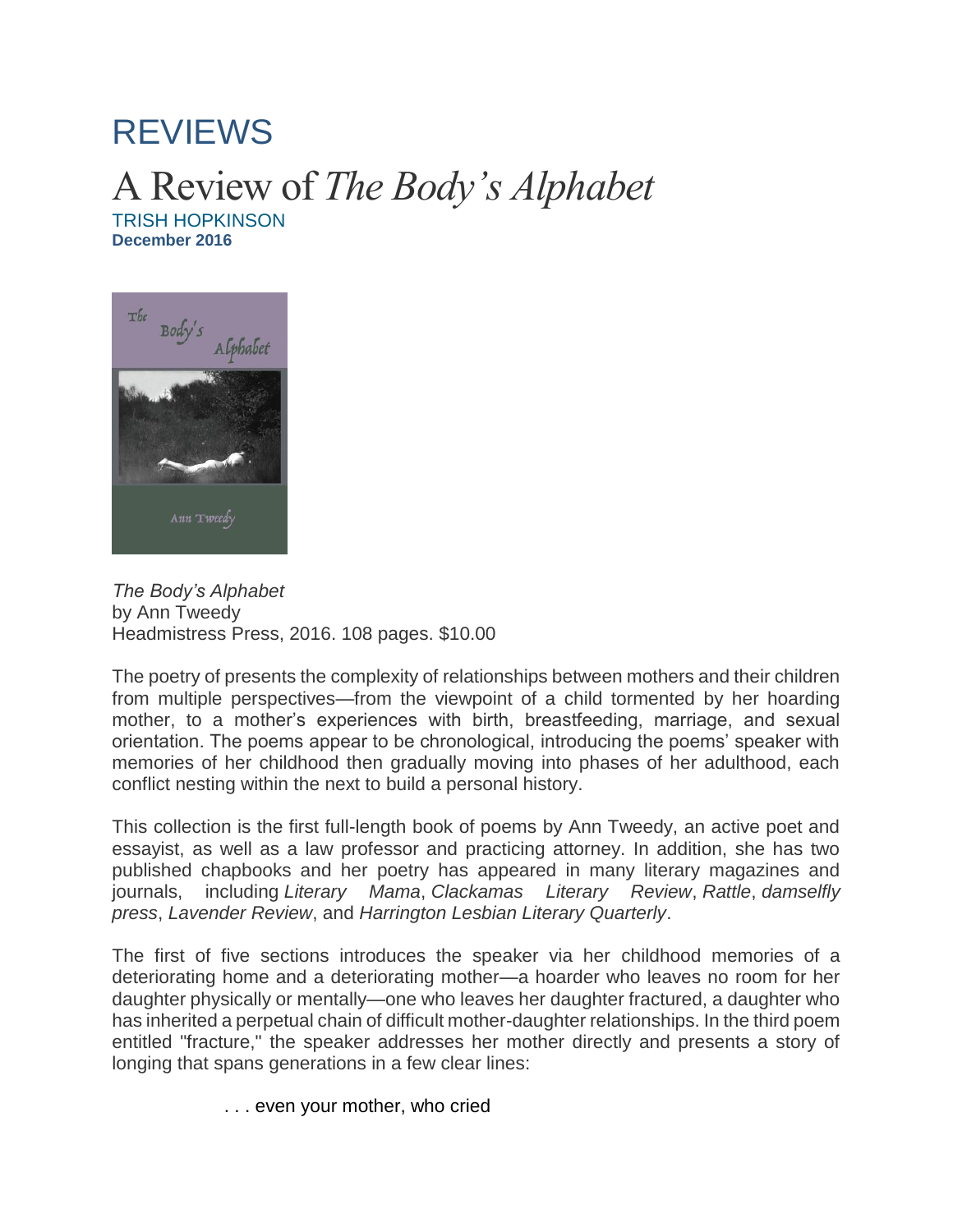on the corner when she learned she was pregnant with you your sister consoling her where do I go from here? the brother who molested you whose side your mother took in arguments . . .

The last lines of the poem continue by describing the speaker as "the selfish only child" who asks herself, if she could miraculously escape the bloodlines, the archetype of the women who came before her, what would then be left of her mother?

This first section of poems describes the exterior and interior structure of the daughter's memories—the finishes and materials in the vivid colors of her childhood home, both brilliant and rotting at the same time—the conflicts between the hidden and the exposed as described in the first stanza of "Interior Architecture:"

It's almost meaningless to say the house was bulldozed, That house with its pale yellow clapboard exterior, deceptive somehow White shutters with red shapes, rotting window boxes. It was a place that a child could not invite friends to, It was a prison of artificial walls, the stacks of newspapers, old mail, the boxes of who knows what, the careful stepping of the child through those rooms

The child didn't notice the careful steps, how they became part of Her.

The detailed description of the speaker's childhood home makes it instantly relatable, the way it existed in her memory, and then how it felt to see it destroyed and replaced. The poem asks the perfect question, "What is it that loss takes from us?" It seems the speaker is trying to grasp why the loss of something with no tangible value, and something that represents painful memories, changes her in greater and unexpected ways.

The final poem in this section entitled "pale pink" seems to avoid giving an answer to the question asked, but instead provides a metaphor for how we somehow continue to mature and grow, despite the lack of nurturing, despite the loss—

only the roses in their ballet splendor seemed out of place among that chaotic, undernourished flora. they grew for a few feet along rotting poles and rails.

The next section is aptly titled "thresholds." Here the speaker drifts from her youth into the more adult physical sensations of the body, into the luxury of another woman's touch at the hair salon, the "bite-size" pleasures of eating ice cream, and the poignant honesty of a child who wets the bed for the comfort of creating warmth from her own body. In this section's fifth poem, "Small Town Vignettes," the speaker remembers "the hum of airplanes from the municipal / airport that continuously permeated / our house" and how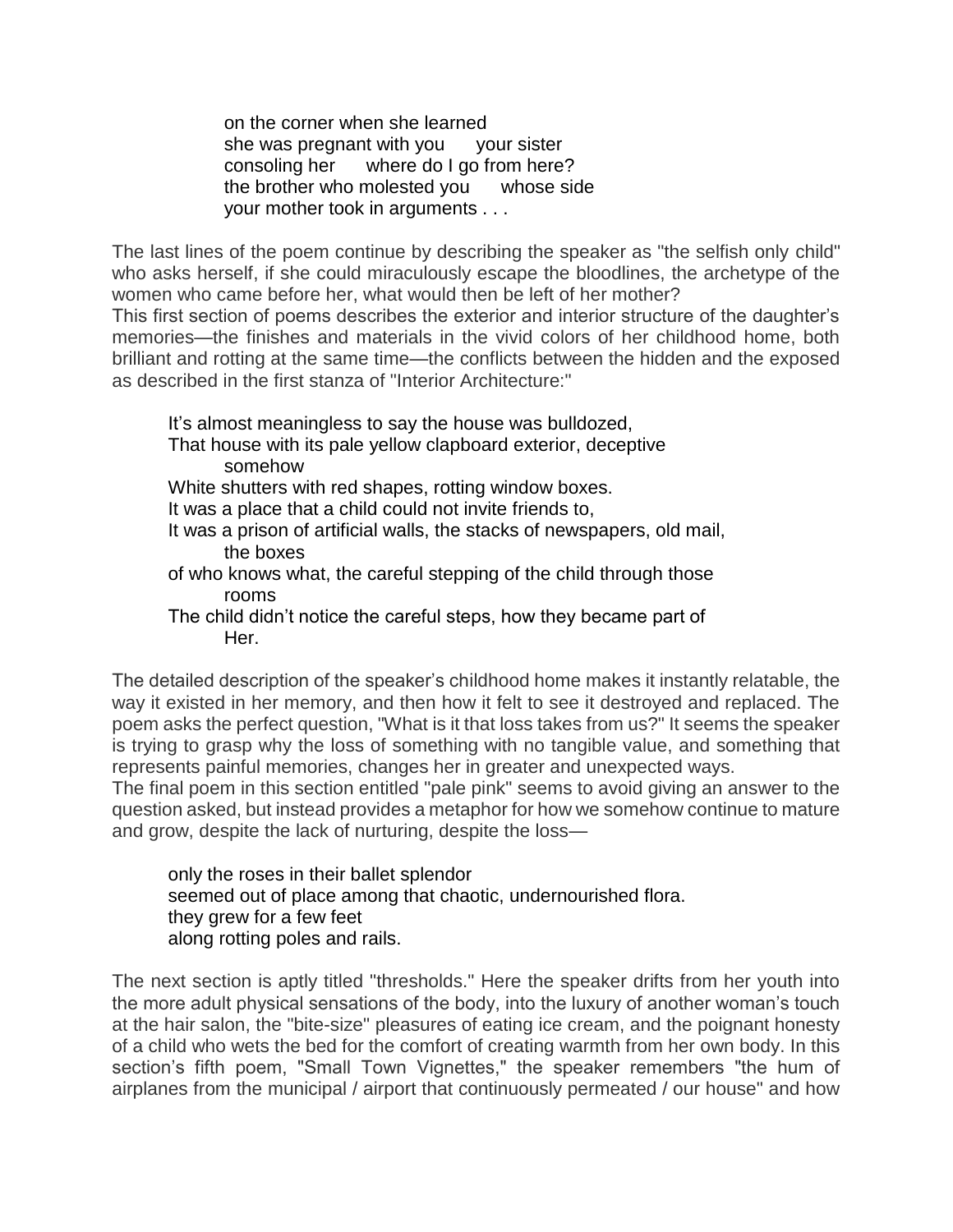"their hum and buzz are the sound / of home however little sought after / that sometimes is." She once again reminds readers of home—the memories that make one feel and hear home with a sense of longing, no matter how much loss resides with us there.

Tweedy takes it even further with "a few remaining trees" to remind us of the small things that have the power to make a child feel significant when surrounded by adults who are tending to their own pain, as it appears the speaker's mother is. She addresses that very "terror" as if the emotion itself is "a parent / urging and impeding." The poem proceeds with startling movement into the speaker's own parenthood, tying the knots of family tighter, even as they seem to slip:

to stand in the face of you and make you watch me do the thing you've told me not to! it's not success or failure anymore—it's just doing, saying no and yes to you at once. . . . i call on you now—as i stand on the precipice of pregnancy. of course you're here already, were here before it came to this, saying no yes. i let myself believe no for as long as i could, but at least i've come to challenge you.

The last four poems of the section take a turn from the speaker's pregnancy and giving birth, to the comfort and discomfort of partnership—with a new baby, with a spouse, and back toward the body. Tweedy writes of the specifics of nursing, of becoming what seems to be only a body to the speaker's infant son, and how mothers come to terms with the necessary tasks of raising a family and their children's love.

In the third section, these poems of body shift into unfiltered self-questioning, sexuality, stories of those who care for others, and the invisible stains of lovers. Tweedy uses both unexpected and mundane moments to engage readers in situations and physical reactions that split the stuff of relationships wide open—from the speaker bailing her husband out of jail in the middle of a move across country to taking notice of a server while dining at a restaurant. Still, the topic of loss returns in each section of the book. Specifically, her poem "bulkheads" ends with the same loss of the previous poems, but with jagged edges:

i'm with pigeons, pride and bravado hand no place here. little can be gained from even the boldest emotional fuck you, but the losses are incalculable.

The last two sections of the book include several poems with wildlife themes, and connections to self through a love of the natural world, even though humans tend to love badly and even though amidst our love, the loneliness never leaves us. Again, the imagery is vibrant with color—the blues, grays, and emeralds of birds, the black and yellow of snakes against stone, the blood streaked bodies of chum salmon "ripped by so many rocks / in their against-current trek"—reminding us of our own fragility and of nature's strength. The final few poems expose a more worldly view into the many ways lives are subtracted and in the many ways "it hurts to live."